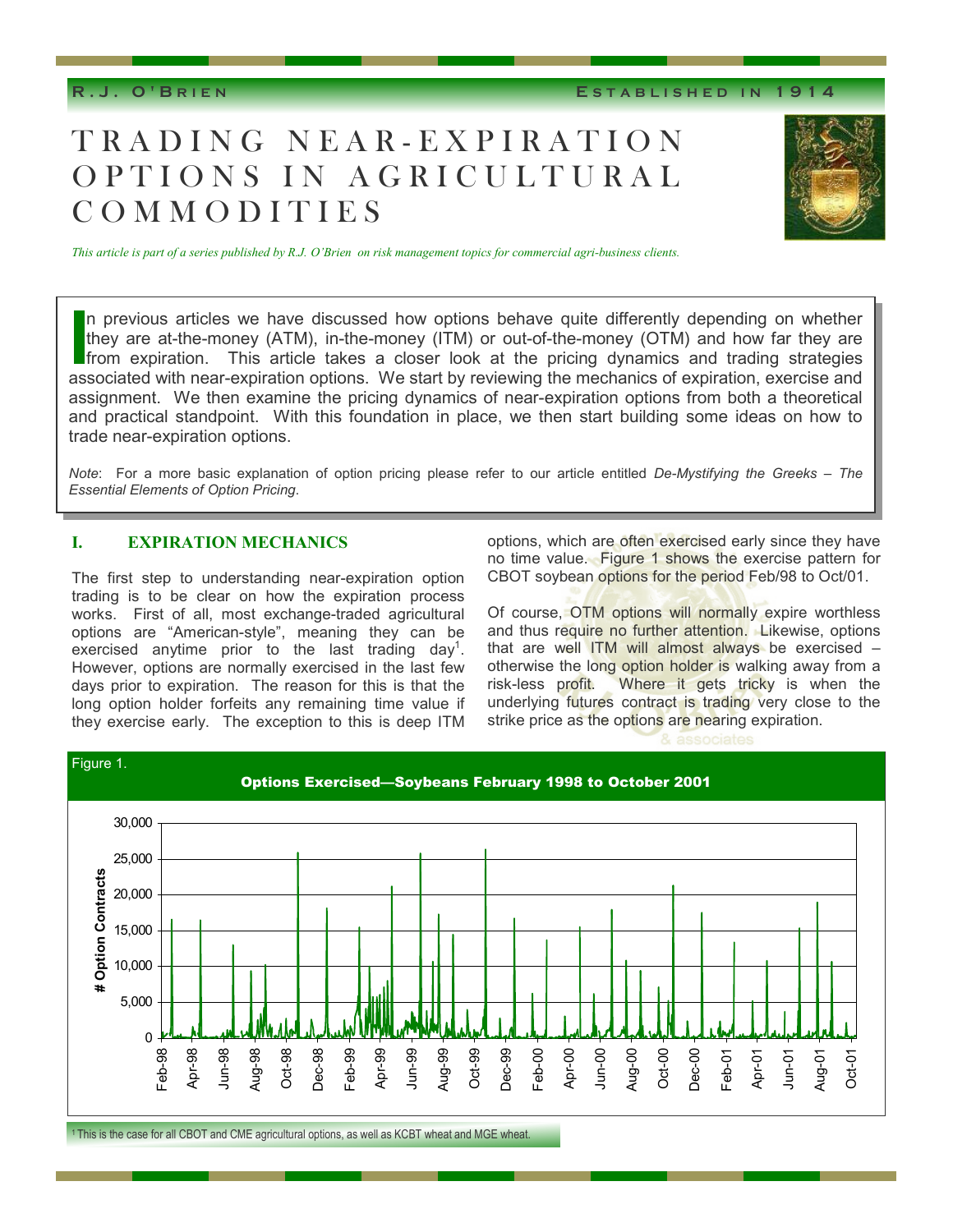## WHY ITM OPTIONS MIGHT NOT GET **EXERCISED**

Sometimes a long option holder may choose not to exercise at expiration even if the option is ITM. For example, let's assume on the last trading day of the Dec options CZ settles at \$2.19 ½ and you are long CZ 220 puts. While on paper you have a small profit if you exercise, unless you're already long futures (in equal quantity) you can't realize this profit until the next trading session. In the case of the CBOT grain markets the last trading day is a Friday, so your next opportunity to trade the futures is A/C/E on Sunday night. If CZ opens higher than \$2.20, your paper gain quickly turns into a loss.

Now let's say we're in the middle of corn pollination and the NWS 6-10 day forecast for the corn belt comes out Friday afternoon (the last trading day for our puts) at above-normal temps and below-normal precipitation. Even with a ½ cent head start in the position, it is unlikely that our put holder will choose to exercise and carry a short position over the weekend in this scenario (unless they are already long the offsetting futures).

Another key variable is the commission structure. For example, under some brokerage arrangements, customers do not pay the back end of commissions when options expire unexercised. However, if they exercise the option, they pay commissions on both sides of the options, as well as for the offsetting futures. Thus, in cases where an option is only one or two ticks in the money, the holder may choose not to exercise, since his incremental trading cost is more than the intrinsic value of the option. This is particularly the case for small, retail customers that pay higher commission rates.

By the way, ITM options at the CBOT, CME, KCBT and MGE are automatically exercised, although the long option holder can stop the automatic exercise by notifying the clearing house (via your FCM).

## WHY OTM OPTIONS MIGHT GET **EXERCISED**

On the other hand, we sometimes see options exercised that are slightly OTM at expiration. Options do not have to be ITM to be exercised. One motivation for this is when the long option holder wishes to establish a futures position and prefers to exercise the option (even though its slightly OTM) rather than risk pushing the market against themselves to establish their position in the futures pit. This is obviously only an issue for large traders.

A more common situation is where the long option holder gets some new market information after the close that suggests the underlying futures will open sharply higher (for calls) or lower (for puts) during the next trading session. For example, assume you were long SX550 calls and SX closed at 5.49 1/2 on the last trading day of the options. That same afternoon, USDA announces a surprise change to the non-recourse loan program that is expected to dramatically reduce U.S. soybean acreage this spring. Under this scenario you might decide to exercise your calls even though they are 1/2 cent OTM.

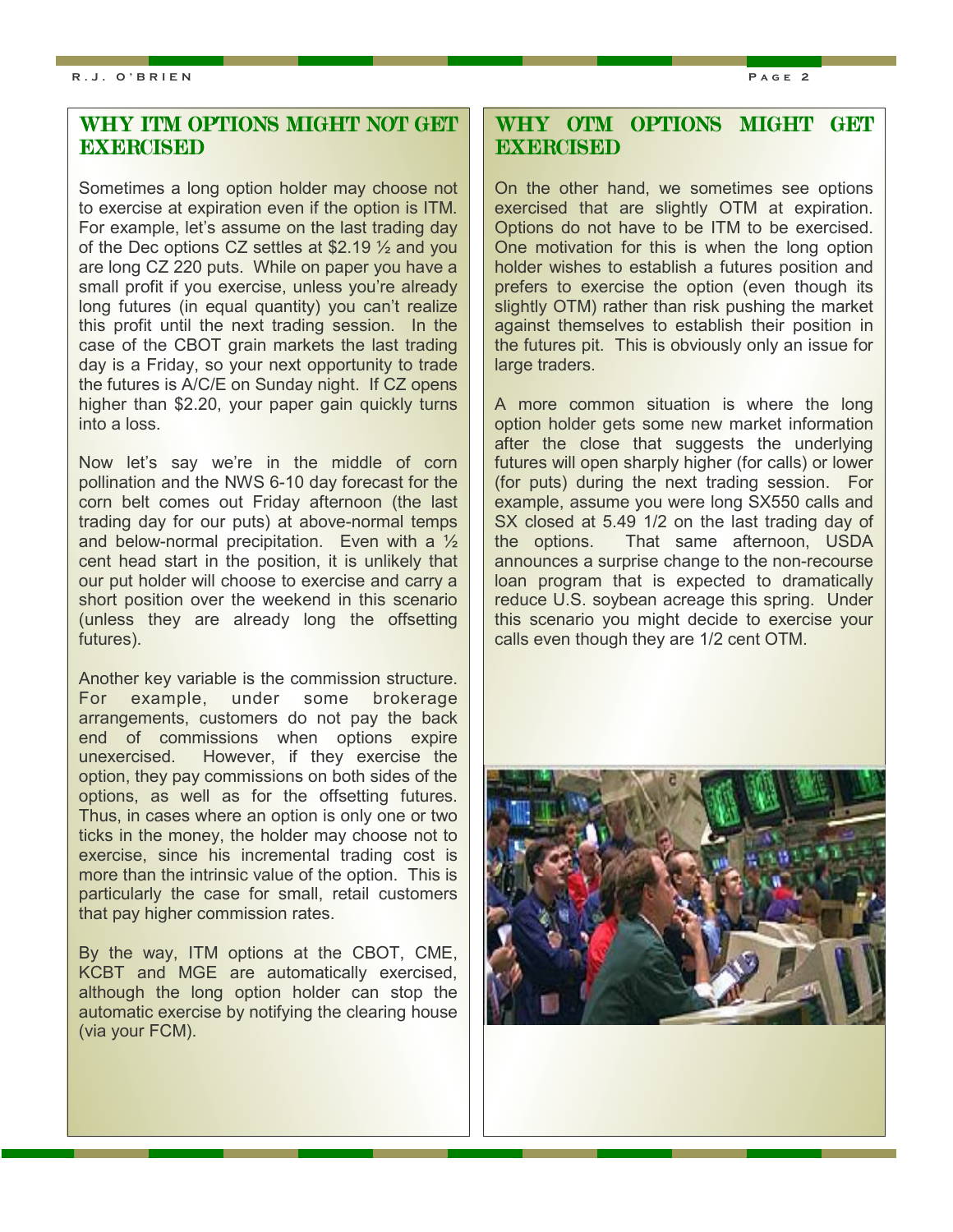#### **R.J. O'BRIEN Page 3**

It should be evident from the previous section that the long option holder is in control of the exercise process and can normally lock in their profit on ITM options, either by offsetting the option itself or by taking the offsetting futures position. For example, if WN is trading at \$3.52 late in the session on the last trading day and you're long 50 WN350 calls, you can simply sell 50 WN futures and then indicate your intention to exercise your 50 WN350 calls after the close. The only time you might not be able to do this is when the market closes sharply higher or lower and you end up being ITM with little warning. In such a case you need to evaluate whether you want to exercise and carry the underlying futures position through to the next session.

The option writer, on the other hand, bears the risk of not knowing whether he will be assigned on his short option position whenever the underlying futures are trading near the strike price on the last trading day. This is sometimes referred to as pin risk, in that the short might end up being "pinned" to a long or short futures position and will have to carry this risk through to the next trading session.

This uncertainty arises from three sources:

- 1. As discussed above, the long option holder will not necessarily exercise an ITM option and may choose to exercise an OTM option.
- 2. If the market closes right around the strike, the short may be unable to determine whether the option will expire ATM, ITM or OTM.
- 3. The assignment process for CBOT options is random, and therefore just because some longs exercise, it doesn't necessarily mean all shorts will get assigned (unless all the longs exercise, of course).

Keep in mind that the above dynamics apply not only to customers, but also to numerous locals and option market makers. The market makers may have a large book of offsetting options and futures positions that they have accumulated over months of trading a particular option month. It's no wonder that the market is often volatile during the last trading day of the options.

Please note that CBOT agricultural options cease trading at 1:15 p.m. CST on the last trading day, but can be exercised until 6:00 p.m. CST that same day. MGE and KCBT wheat options can be exercised until 4:00 p.m. CST on the last trading day. CME ag options can be exercised up to 7:00 p.m. CST on the last trading day. **Please notify your broker early in the day if you are considering exercising an ATM or OTM option on the last trading day**.

### **II. PRICING DYNAMICS OF NEAR- EXPIRATION OPTIONS**

Not to get bogged down in theory, but there are a couple of important things we need to understand about how near-expiration options behave before we can trade them effectively.

First, as options get closer to expiration, their sensitivity to changes in implied volatility diminishes. In other words, vega gets smaller as we near expiration, as illustrated in Figure 2. This is intuitive in that the fewer days to expiration, the smaller the impact of any change in implied volatility since it has less time to work. Figure 2 also illustrates the point that vega for ITM or OTM options drops off even faster as we approach expiration, since we are converging to either zero (OTM) or intrinsic value (ITM). So as we approach expiration we become less and less concerned with vega. (Note: Figure 2 assumes a position size of 100 contracts.)

#### Figure 2.





Conversely, as we near expiration two of our other Greeks increase in importance – theta and gamma. Most traders are familiar with the fact that as we near expiration, time decay accelerates, particularly in the last 30-40 days. This is illustrated in Figure 3. This often prompts traders into short option positions as we near expiration, hoping to cash in on the accelerating time decay.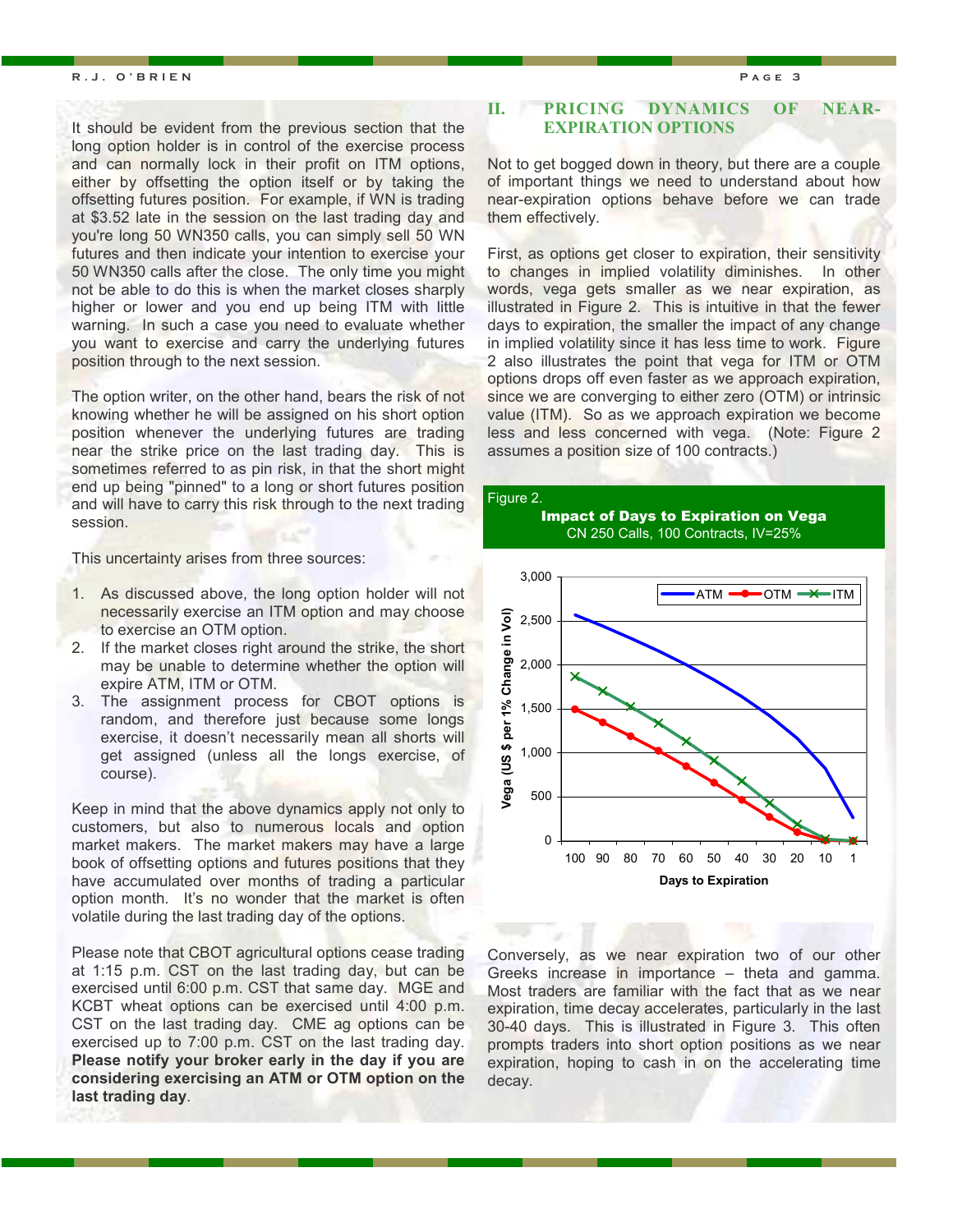#### **R.J. O'BRIEN Page 4**

#### Figure 3.



What's important to recognize is that gamma and theta are really two sides of the same coin, and what we gain in terms of accelerating time decay, we pay for in terms of increased gamma risk. Table 1 illustrates how both theta and gamma increase in importance as we approach expiration for an ATM option. From Table 1 you can see how gamma increases exponentially as we near expiration of an ATM option. For OTM and ITM options, gamma will fall off rather quickly as we converge to a delta of either zero or one.

| Table 1.                                      |    |              | <b>Trade-off Between Theta and Gamma</b> |  |  |
|-----------------------------------------------|----|--------------|------------------------------------------|--|--|
| CN250 Calls, 100 Contracts, $IV = 25\% - ATM$ |    |              |                                          |  |  |
| <b>Days to Expiration</b>                     |    | <b>Theta</b> | Gamma                                    |  |  |
|                                               |    | $(\$/day)$   | (bushels)                                |  |  |
| 100                                           | \$ | 317          | 6,002                                    |  |  |
| 90                                            | \$ | 335          | 6,336                                    |  |  |
| 80                                            | \$ | 356          | 6,731                                    |  |  |
| 70                                            | \$ | 382          | 7,207                                    |  |  |
| 60                                            | \$ | 414          | 7,797                                    |  |  |
| 50                                            | \$ | 455          | 8,555                                    |  |  |
| 40                                            | \$ | 510          | 9,580                                    |  |  |
| 30                                            | \$ | 590          | 11,080                                   |  |  |
| 20                                            | \$ | 725          | 13,591                                   |  |  |
| 10                                            | \$ | 1,029        | 19,251                                   |  |  |
| 1                                             | \$ | 3,262        | 60,965                                   |  |  |
|                                               |    |              |                                          |  |  |

Remember that gamma is essentially the rate of change in delta, given a change in the underlying futures price. Thus, it's a good measure of leverage. To illustrate this point, let's assume that we believe a sharp increase in price is imminent and want to leverage this view in a big way. At the same time, we are reluctant to buy futures outright, just in case we are wrong. Let's compare the leverage from investing the same option premium in calls that are 6 days from expiration versus 60 days. Let's say we decide to buy 1,000 SN500 calls for 4 cents/bu, that are 5 cents OTM. For the roughly the same premium, to get 60 days to expiration, we'd have to buy SN550 calls. Table 2 shows the profit given a 10, 20 and 30 cent/bu increase in SN. **SHI** 

## Table 2.

#### Illustration of Leverage for Near-Expiration Options

日目目

1,000 Contracts - IV = 24.5%

#### **PROFIT FROM INVESTING \$200,000 (4 cents/bu)**

| Increase in SN                      | SN 500 Calls            | SN 550 Calls             |
|-------------------------------------|-------------------------|--------------------------|
|                                     | 6 days to<br>Expiration | 60 days to<br>Expiration |
| 10 cents $(495 \rightarrow$<br>505) | \$252,630               | \$90,030                 |
| 20 cents (495 $\rightarrow$ 515)    | \$621,020               | \$208,560                |
| 30 cents $(495 \rightarrow 525)$    | \$1,067,320             | \$359,070                |

From Table 2 you can see the dramatic increase in leverage for the near-expiration options. With a 10 cent increase in SN, the near-expiration position records almost 3 times the profit as the position with 60 days to expiration.

Hopefully the above illustrates the point that writing nearexpiration options can be quite risky, and many option market makers have blown up by being short gamma near-expiration. In fact, most option professionals will only be long gamma in near-expiration options due to this potentially catastrophic risk. Equally, buying nearexpiration options are an excellent way for large traders to increase their leverage, while limiting their downside risk. This is particularly the case when the trader has reason to believe that a large price swing is imminent. This is discussed further in the next section.